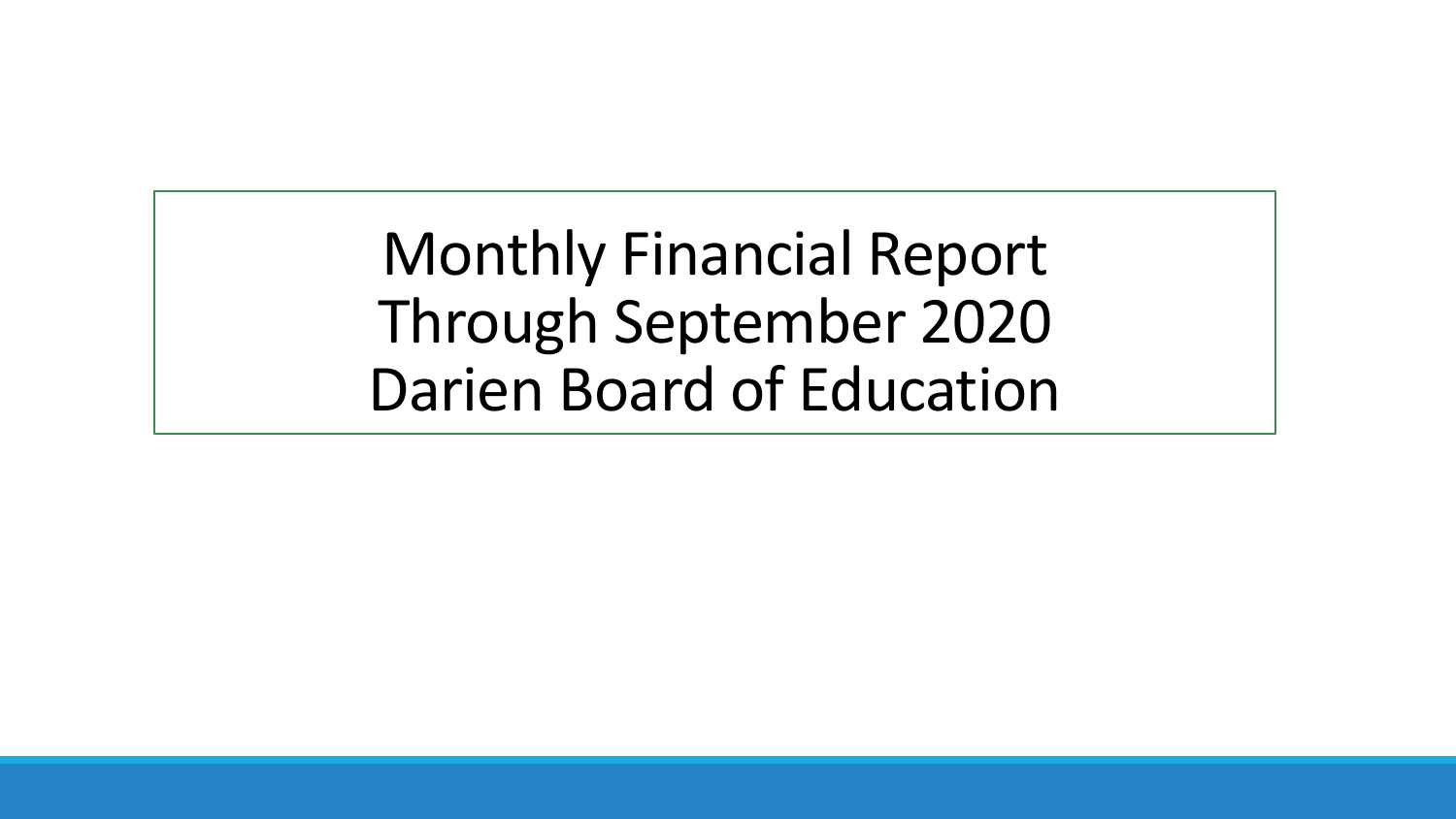# Highlights of Monthly Financial Report Through September 2020

The financial report currently shows a year-end deficit of **\$(2,120,187) or 2.07%.**

| RC's                          | <b>Forecast</b> |
|-------------------------------|-----------------|
| <b>General Education RC's</b> | \$426,393       |
| <b>Special Education RC's</b> | \$128,462       |
| Re-opening expenditures       | \$(2,675,042)   |
| <b>Total</b>                  | \$(2, 120, 187) |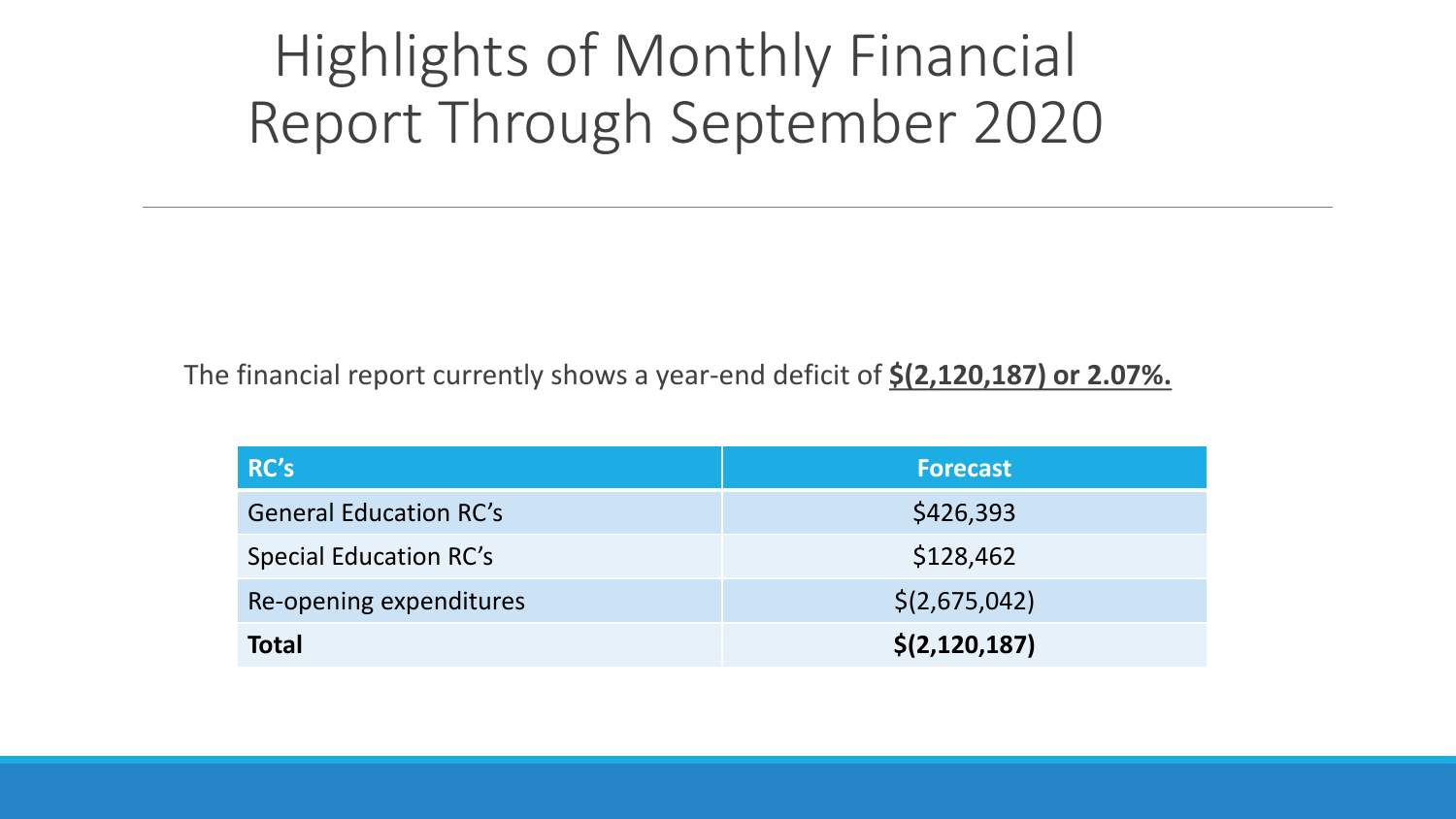# COVID 19 Re-opening Expenses

| <b>Category</b>    | <b>Operating</b><br><b>Fund</b> | <b>Grants</b> | <b>Total</b><br><b>Spending</b> | <b>Less Grants</b> | <b>Less</b><br><b>Proposed</b><br><b>Transfers</b> | <b>Total</b> |
|--------------------|---------------------------------|---------------|---------------------------------|--------------------|----------------------------------------------------|--------------|
| <b>Staffing</b>    | \$1,515,347                     | \$12,497      | \$1,527,844                     | \$(12, 497)        | $$$ (315,052)                                      | \$1,200,295  |
| <b>Facilities</b>  | \$834,508                       | \$368,160     | \$1,202,668                     | $$$ (368,160)      | \$0                                                | \$834,508    |
| <b>Technology</b>  | \$187,776                       | \$92,611      | \$280,387                       | \$ (92, 611)       | \$0                                                | \$187,776    |
| <b>Athletics</b>   | \$67,860                        | \$0           | \$67,860                        | \$0                | \$0                                                | \$67,860     |
| Transportatio<br>n | \$0                             | \$8,840       | \$8,840                         | \$ (8, 840)        | \$0                                                | \$0          |
| <b>Materials</b>   | \$69,551                        | \$0           | \$69,551                        | \$0                | \$0                                                | \$69,551     |
| <b>Total</b>       | \$2,675,041                     | \$482,108     | \$3,157,149                     | $$$ (482,108)      | $$$ (315,052)                                      | \$2,359,989  |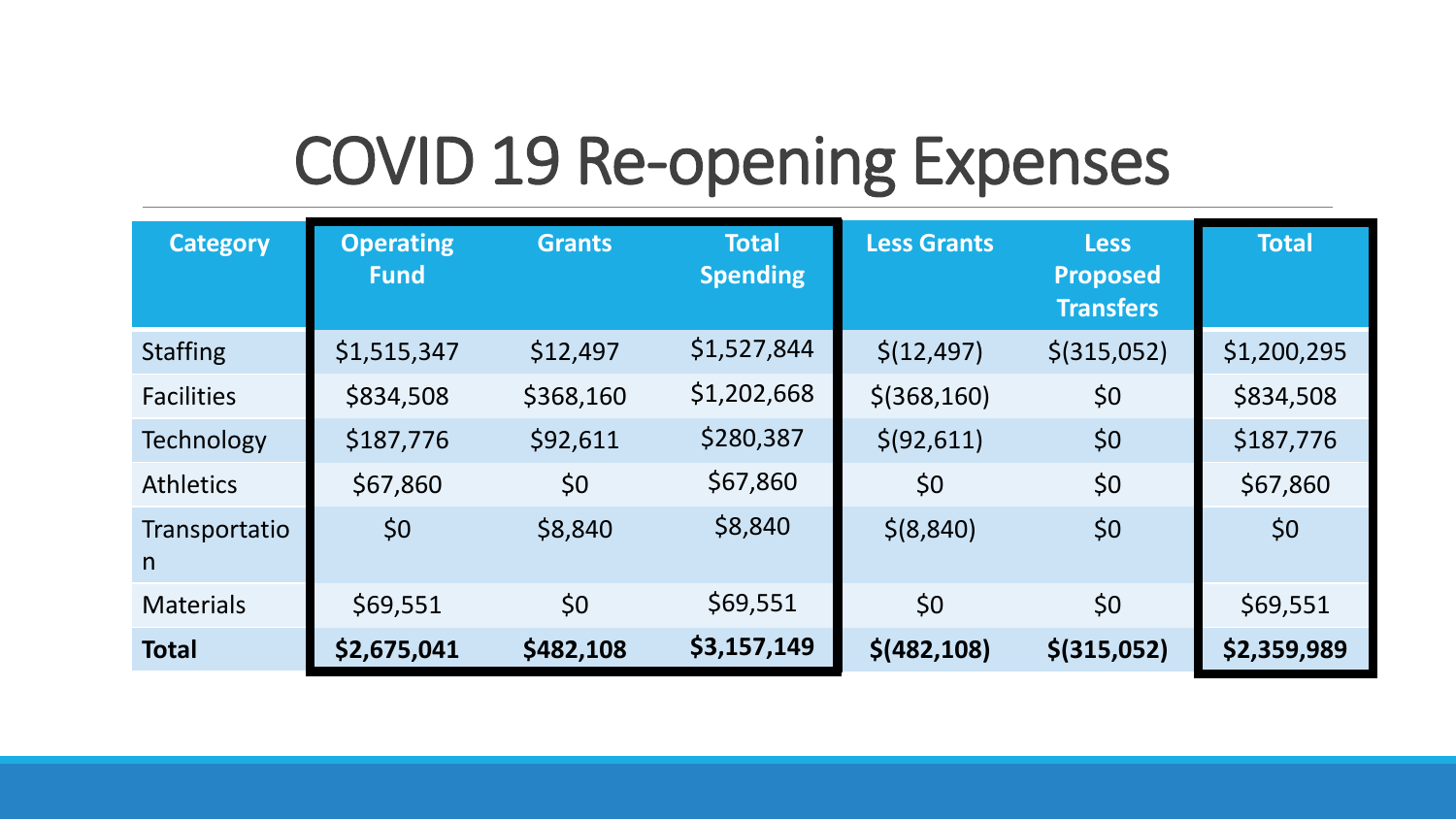# Change in Re-opening Expenses

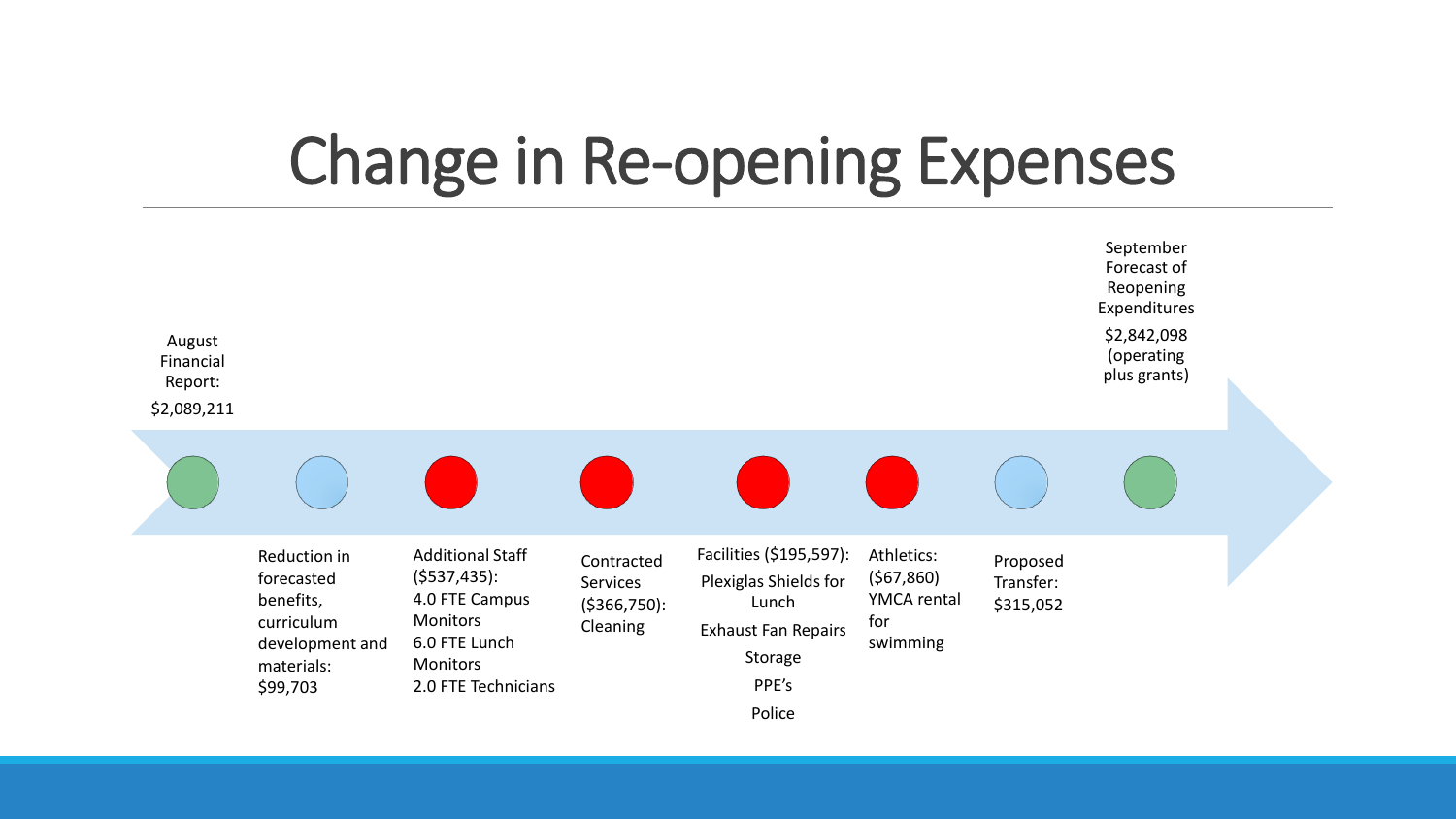**Salaries**: The negative variance within salaries is largely attributed to the following

| K-5 Enrollment Sections: \$262,900  |  |
|-------------------------------------|--|
| Rental Custodial Overtime: \$13,400 |  |
| Weight Room: \$6,275                |  |
| Intramurals: \$35,354               |  |
| Salary Savings/Turnover: \$122,800  |  |
| Contract Support: \$36,490          |  |
| Re-opening Costs: \$(1,365,543)     |  |
| Total Salary Forecast: \$(888,324)  |  |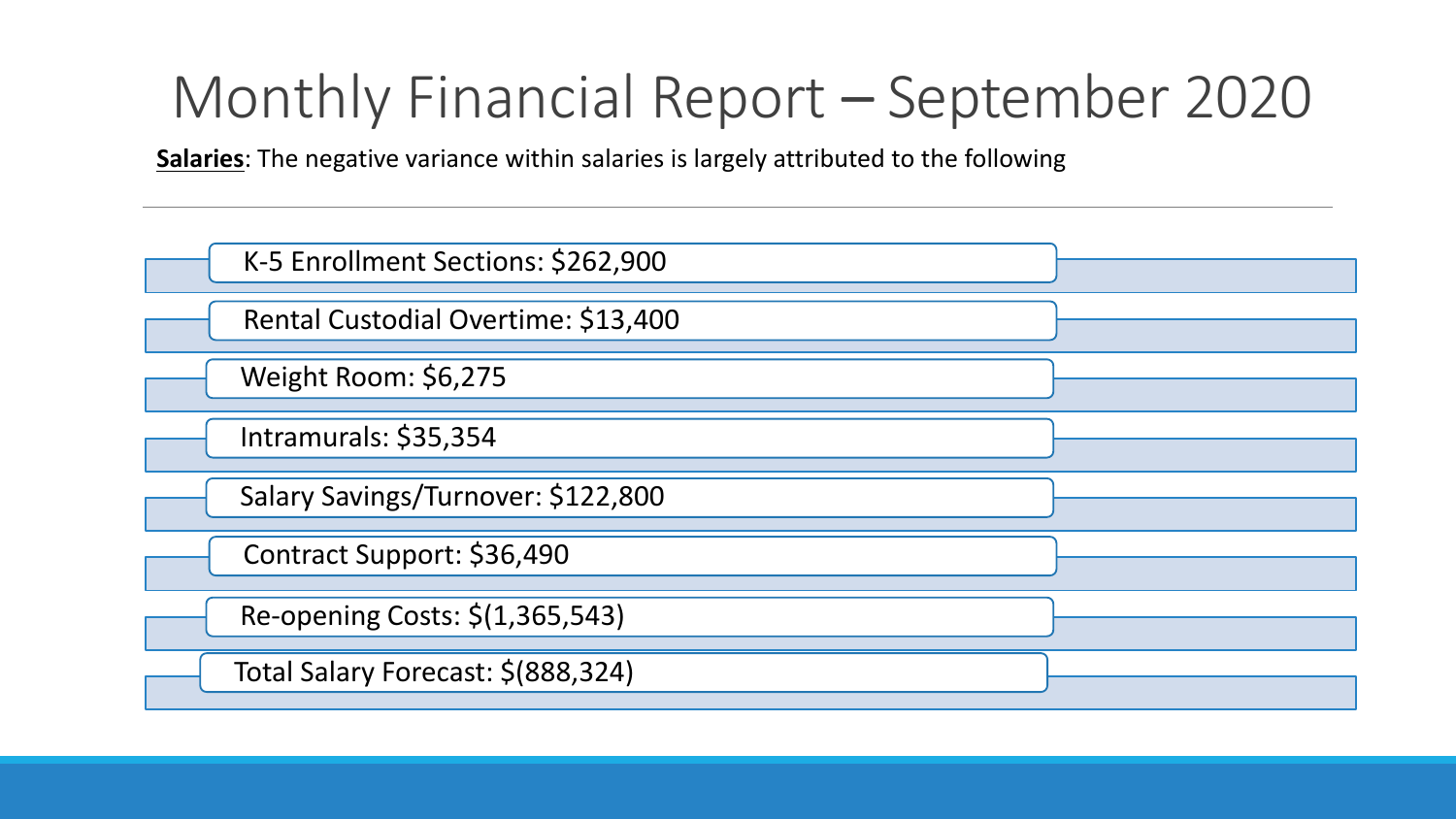**Operating**: The negative variance within operating is largely attributed to the following

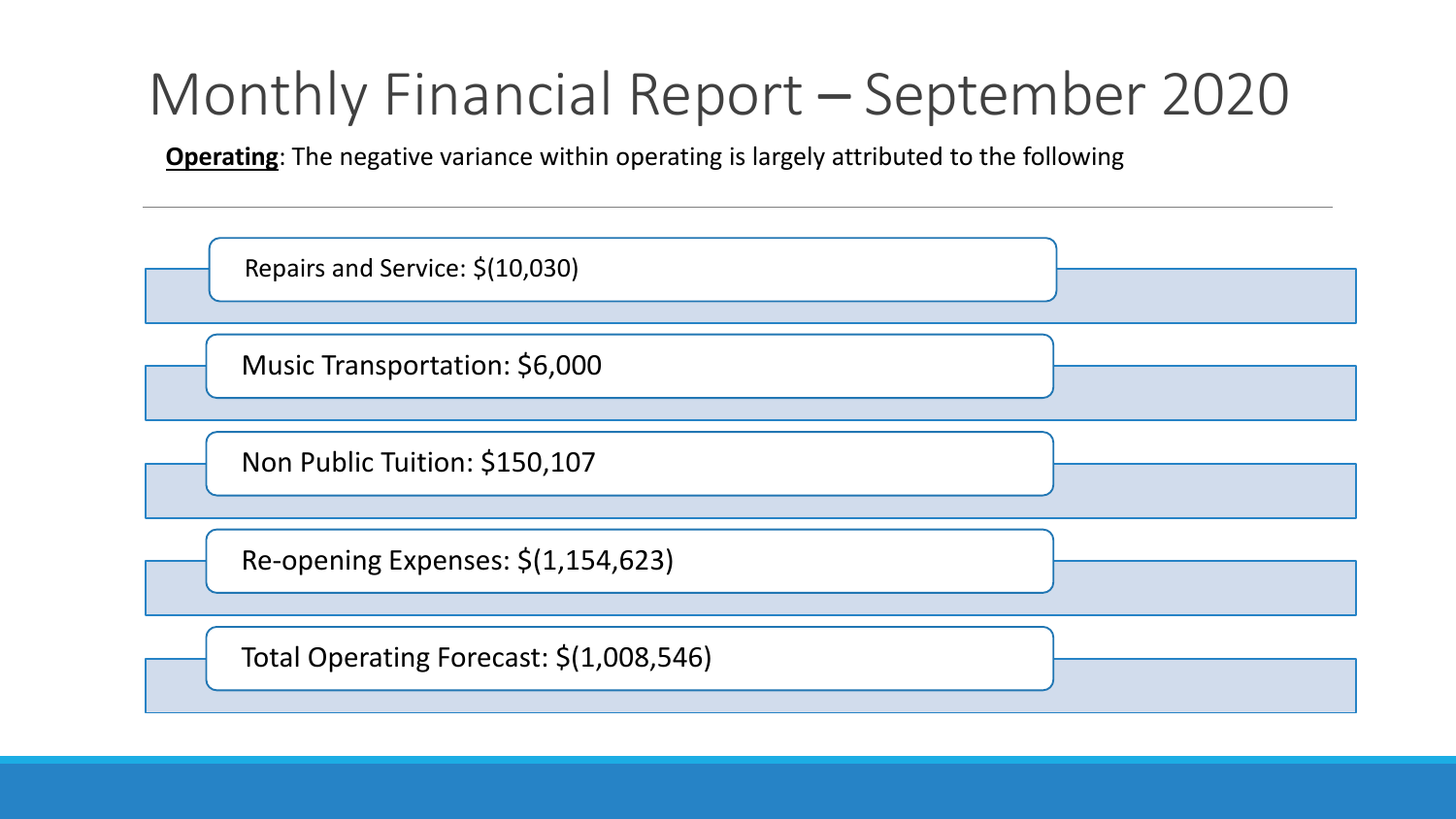**Fixed**: The positive variance within fixed is largely attributed to the following

| Regular Transportation: \$35,438    |  |
|-------------------------------------|--|
| Property Insurance: \$1,180         |  |
| Workers Compensation: \$15,631      |  |
| Student Accident Insurance: \$4,540 |  |
| Unemployment Insurance: \$(60,000)  |  |
| <b>Utilities: \$13,440</b>          |  |
| Total Fixed Forecast: \$10,229      |  |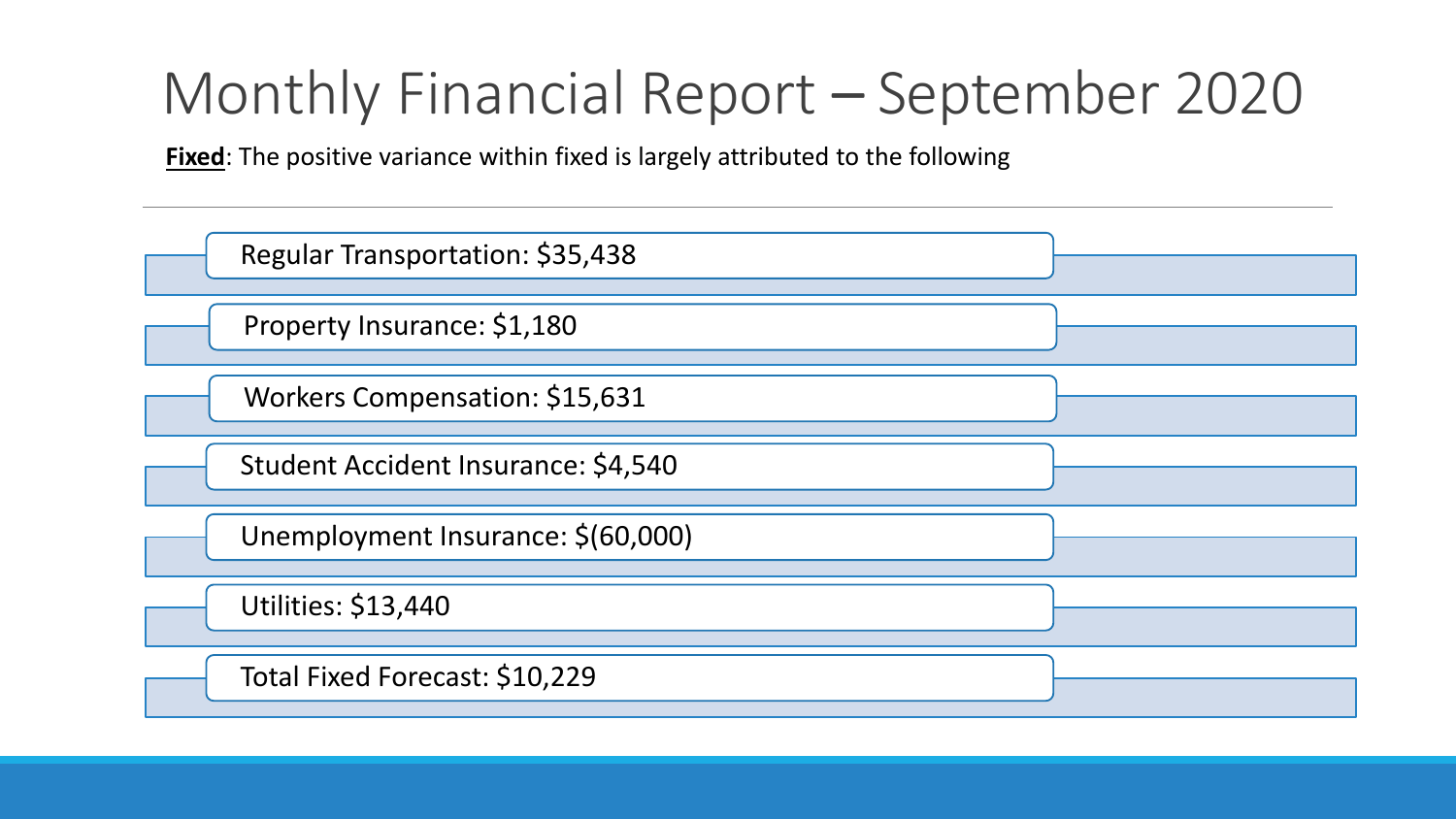**Equipment**: The negative variance within Equipment is largely attributed to the following

| Re-opening Expenses: \$(154,876) |  |
|----------------------------------|--|
|                                  |  |

Total Equipment Forecast: \$(154,876)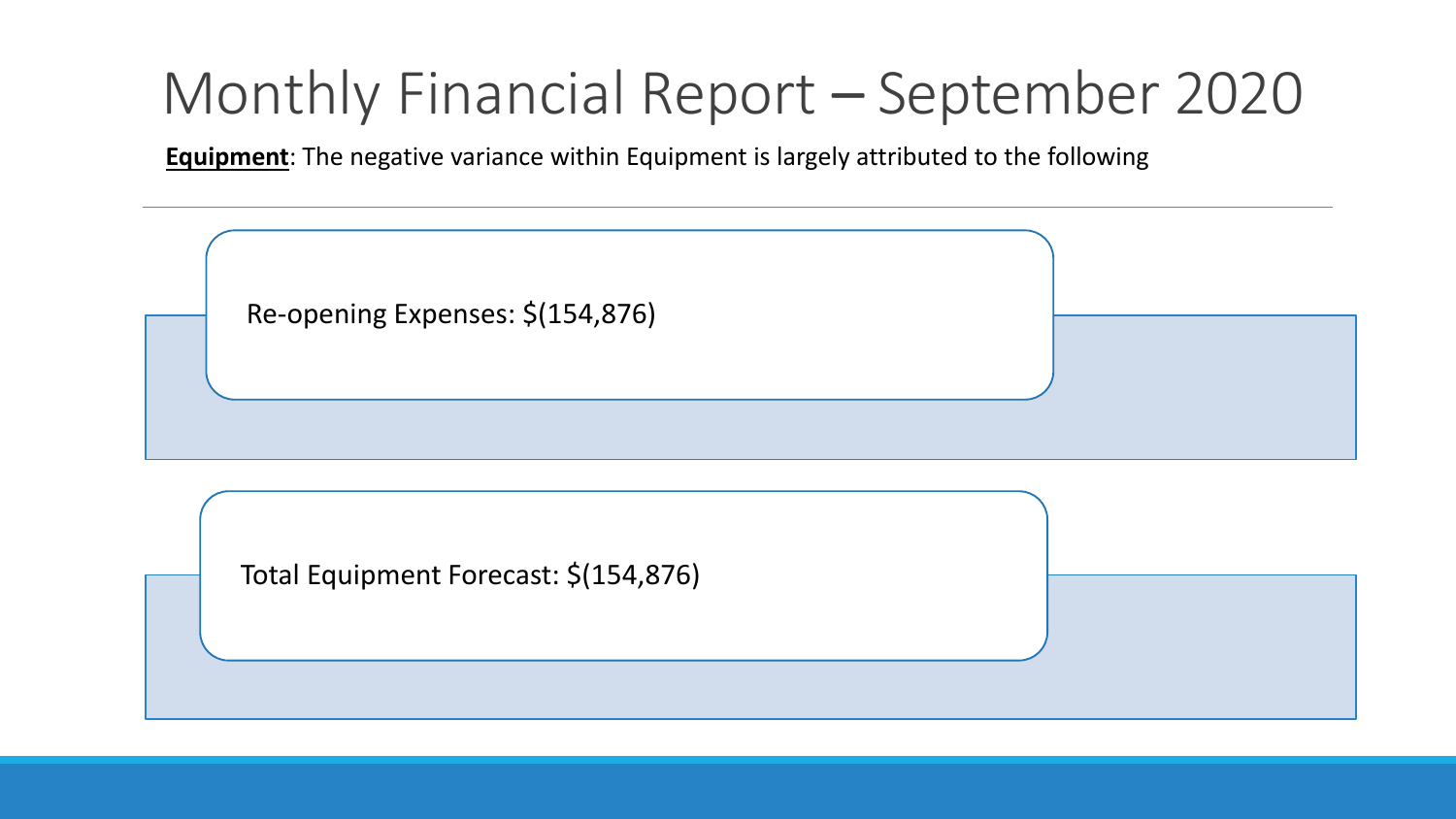**Revenue**: The negative variance within revenue is largely attributed to the following

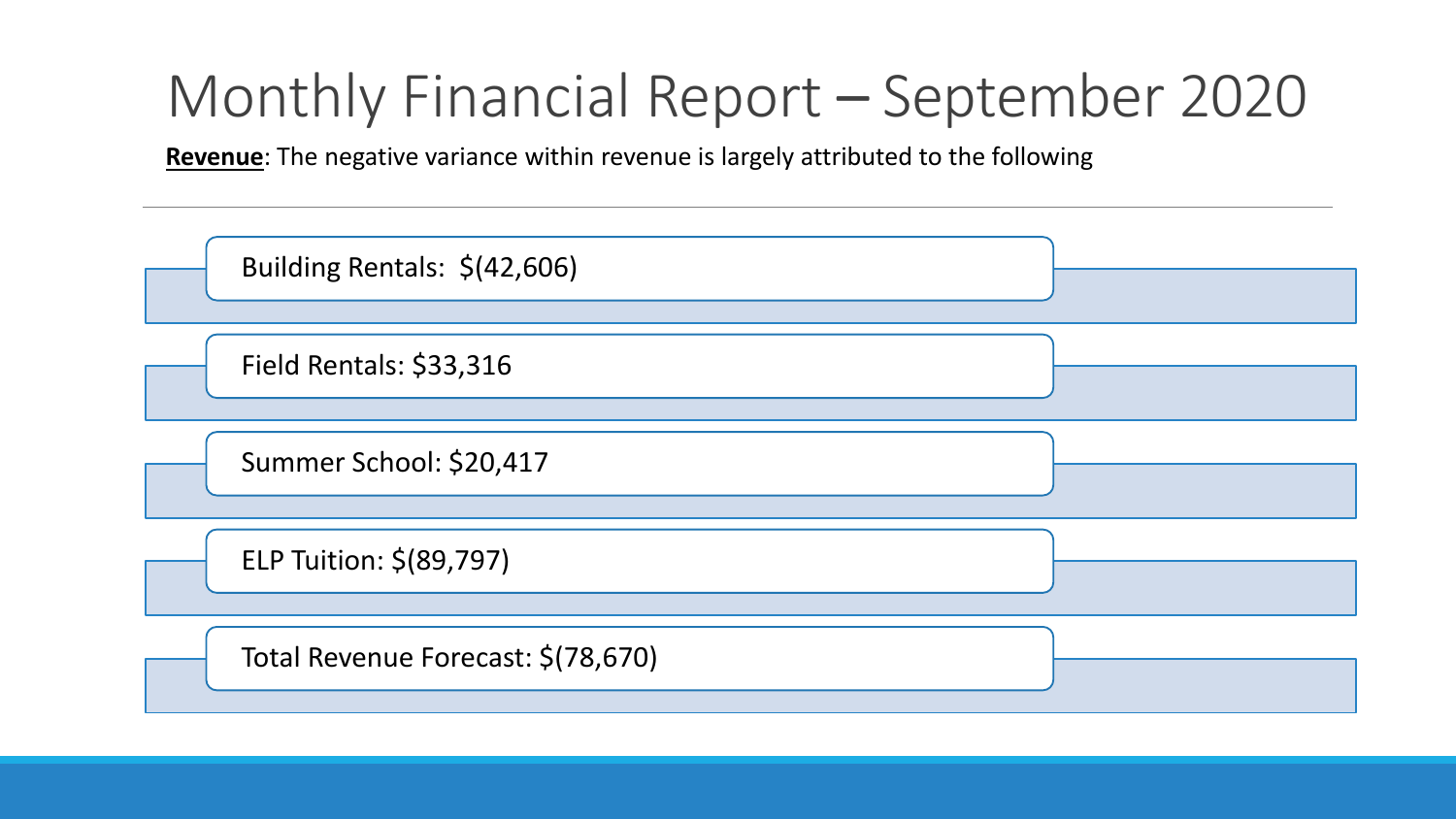#### Transfers for BOE Consideration and Approval

| <b>Account</b>            | <b>Broad Category</b> | To        | From      | Reason                                                                                                       |
|---------------------------|-----------------------|-----------|-----------|--------------------------------------------------------------------------------------------------------------|
| <b>Classroom Teachers</b> | <b>COVID</b>          | \$66,169  |           | To cover added 3rd Grade COVID section at Hindley. Savings from reduced section at Hindley 5th               |
|                           |                       |           |           | grade due to enrollment.                                                                                     |
| <b>Classroom Teachers</b> | <b>Salaries</b>       |           | \$66,169  | To cover added 3rd Grade COVID section at Hindley. Savings from reduced section at Hindley 5th               |
|                           |                       |           |           | grade due to enrollment.                                                                                     |
|                           |                       |           |           |                                                                                                              |
| <b>Health Insurance</b>   | <b>COVID</b>          | \$9,033   |           | To cover added 3 <sup>rd</sup> Grade COVID section at Hindley Health Insurance. Savings from reduced section |
|                           |                       |           |           | at Hindley 5 <sup>th</sup> grade due to enrollment.                                                          |
| <b>Classroom Teachers</b> | <b>Salaries</b>       |           | \$9,033   | To cover added 3 <sup>rd</sup> Grade COVID section at Hindley Health Insurance. Savings from reduced section |
|                           |                       |           |           | at Hindley 5 <sup>th</sup> grade due to enrollment.                                                          |
|                           |                       |           |           |                                                                                                              |
| <b>Classroom Teachers</b> | <b>COVID</b>          | \$113,025 |           | To cover added 2 <sup>nd</sup> Grade COVID section at Holmes. Savings from reduced section at Holmes         |
|                           |                       |           |           | Kindergarten due to enrollment.                                                                              |
| <b>Classroom Teachers</b> | <b>Salaries</b>       |           | \$113,025 | To cover added 2 <sup>nd</sup> Grade COVID section at Holmes. Savings from reduced section at Holmes         |
|                           |                       |           |           | Kindergarten due to enrollment.                                                                              |
|                           |                       |           |           |                                                                                                              |
| <b>Classroom Teachers</b> | <b>COVID</b>          | \$63,396  |           | To cover added 5th Grade COVID section at Tokeneke. Savings from reduced section at Tokeneke                 |
|                           |                       |           |           | Kindergarten due to enrollment.                                                                              |
| <b>Classroom Teachers</b> | <b>Salaries</b>       |           | \$63,396  | To cover added 5th Grade COVID section at Tokeneke. Savings from reduced section at Tokeneke                 |
|                           |                       |           |           | Kindergarten due to enrollment.                                                                              |
|                           |                       |           |           |                                                                                                              |